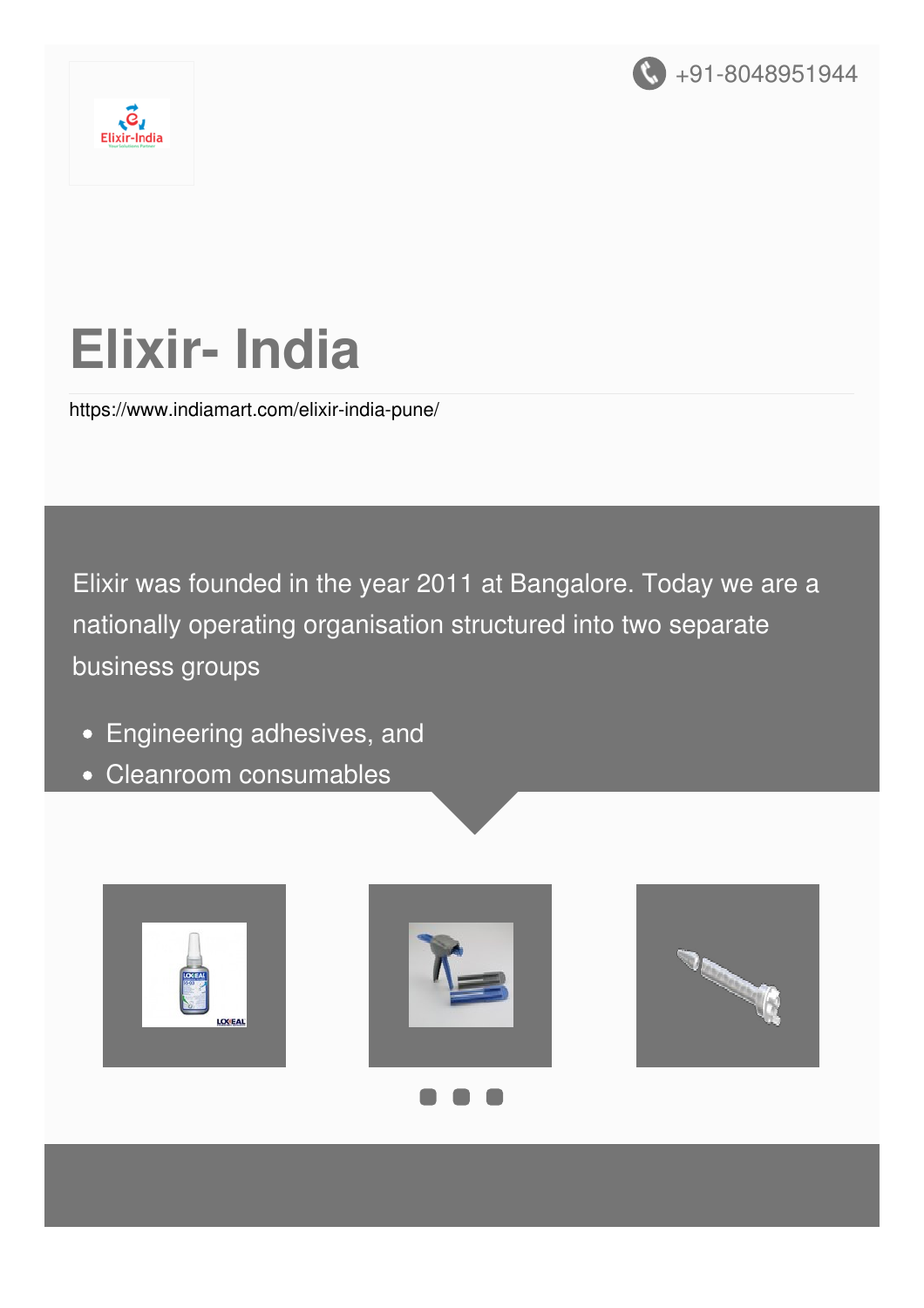### About Us

Established in the year **2011** at **Pune (Maharashtra, India)**, we **"Elixir- India"** are engaged in **trading** an excellent quality range of **Engineering Adhesives, Engineering Sealants,** etc. We are a **Partnership** firm and we source products from the reliable market vendors which can be availed from us at reasonable prices. Under the guidance of our mentor **"Mr. Praveen Kumar"**, who holds profound knowledge and experience in this domain, we have been able to aptly satisfy our clients.

#### **For more information, please visit**

<https://www.indiamart.com/elixir-india-pune/profile.html>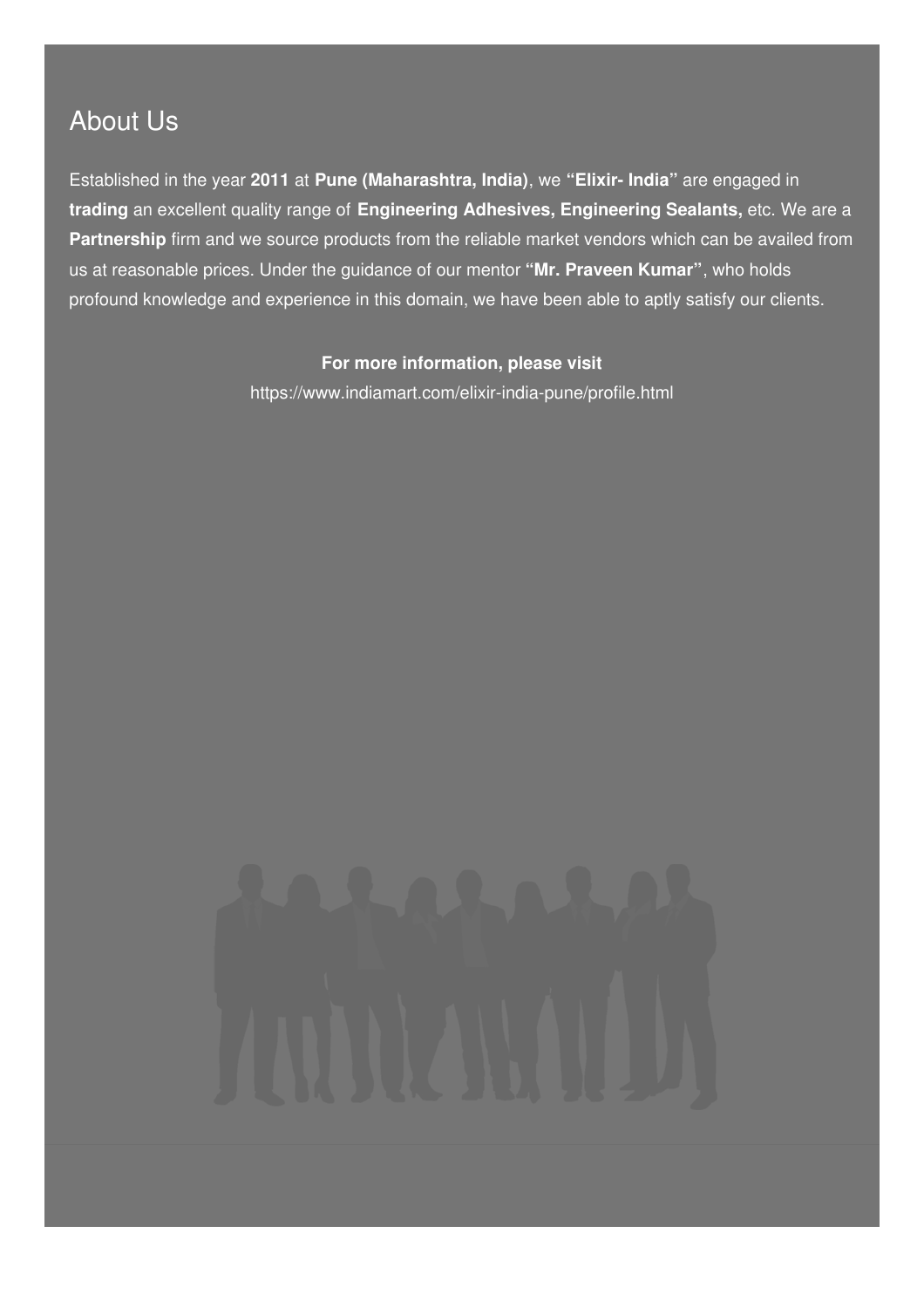#### **ENGINEERING ADHESIVES**



Loxeal 55-03



Loxeal 83-55



Loxeal 58-11 (ThreadSealant)



Loxeal 18-10 (ThreadSealant)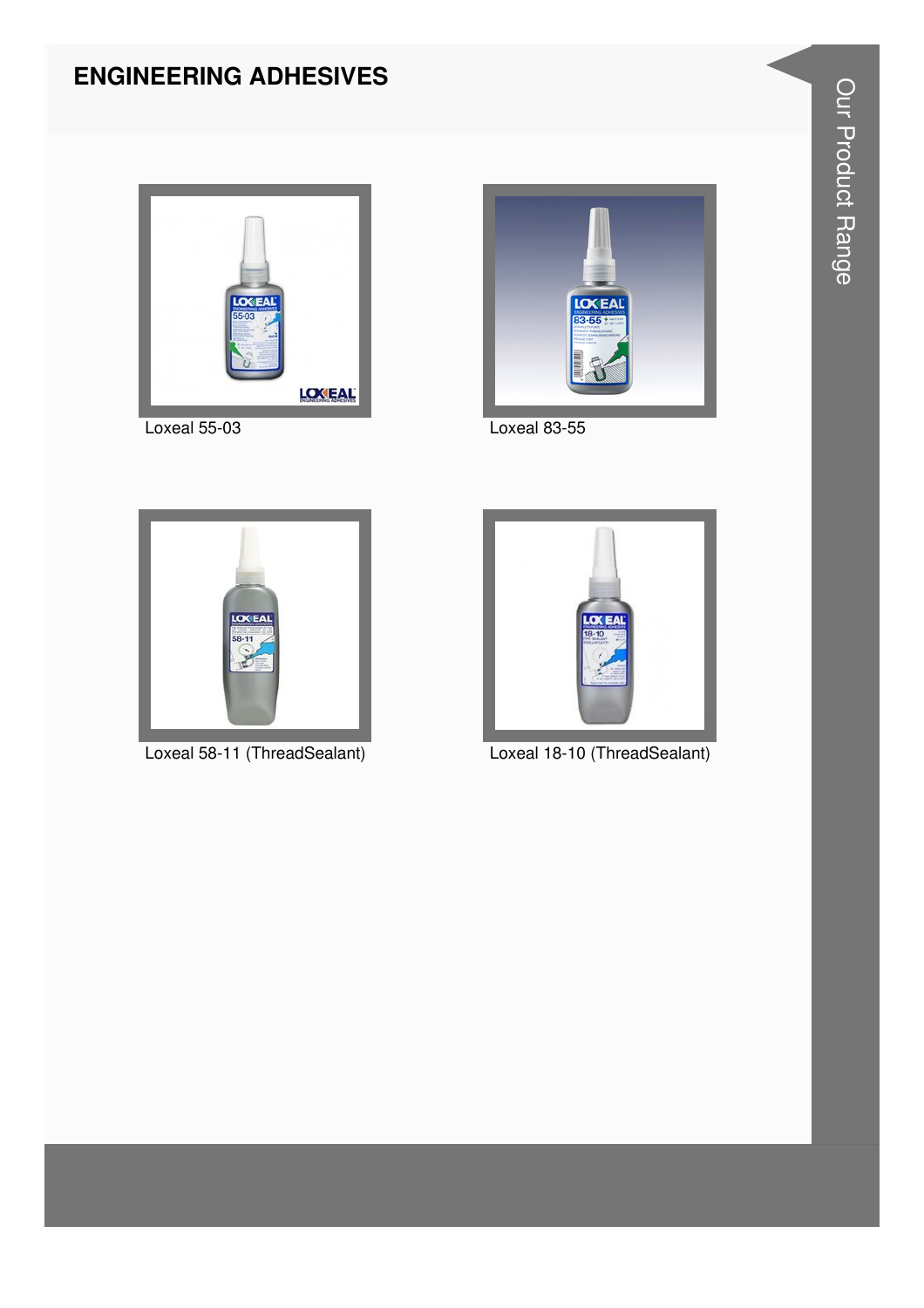#### **SEALANT DISPENSERS**



**COX MR50 S Flange Corian** Gun



EasiPower Plus Combi Battery **Operated Sealant Gun** 



Mixpac DP 400, (Dual Cartridge Dispenser)



COX VBM 400 MR Dual Cartridge Applicator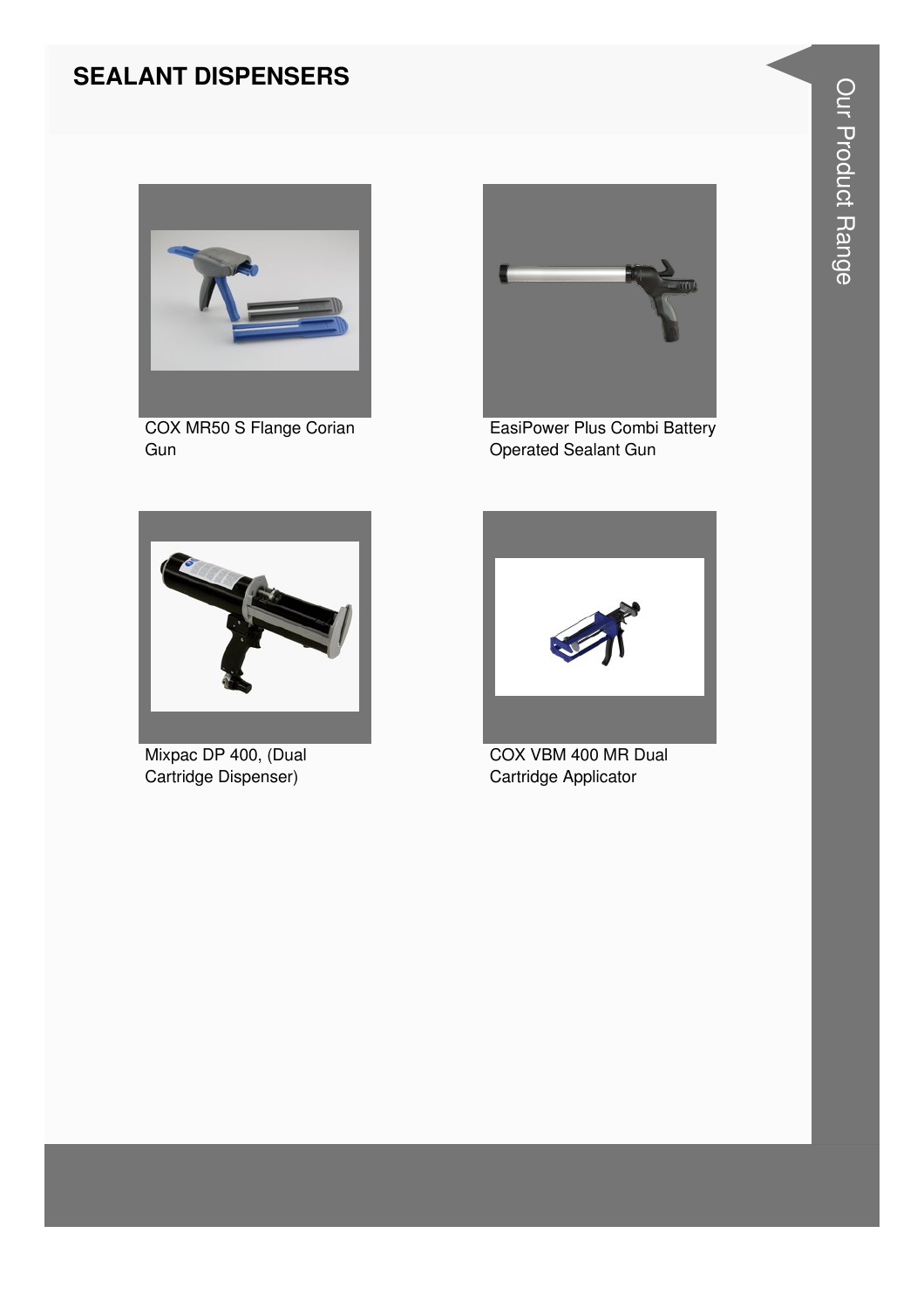#### **STATIC MIXERS**



Mixpac F-System MFH(Helix) (Static Mixer)



Mixpac F-System MFQX(Quadro) (Static Mixer)



Mixpac A-system Mixer MAH(Helix) (Static Mixer)



Mixpac A-system Mixer MAQ(Quadro) Static Mixer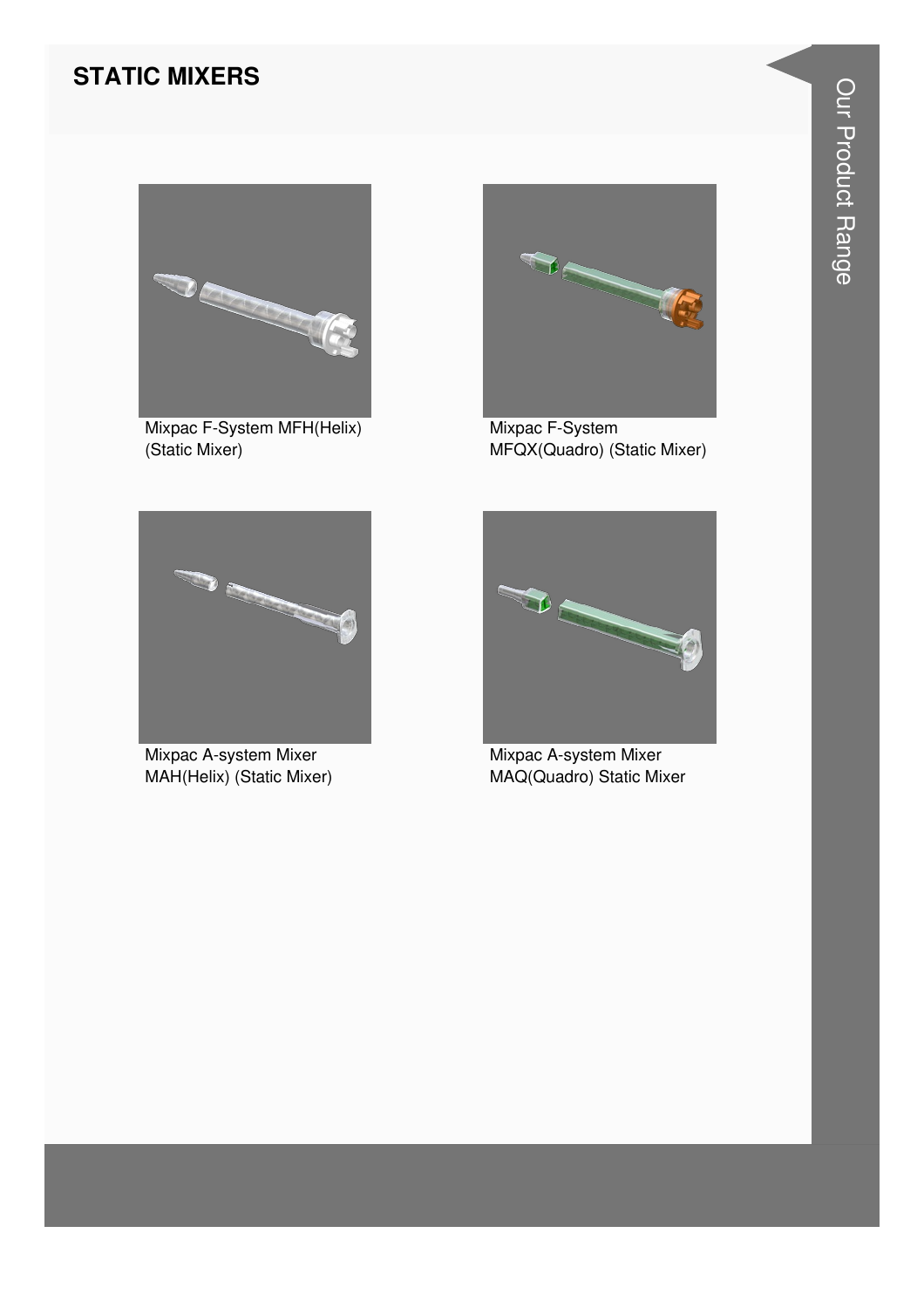#### **SEALANTS**



Sikasil AS-60 IN, White



Sikaforce 7710 L100 Sealant



Sikaflex 521 UV Sealants



Sikaflex 252 Sealant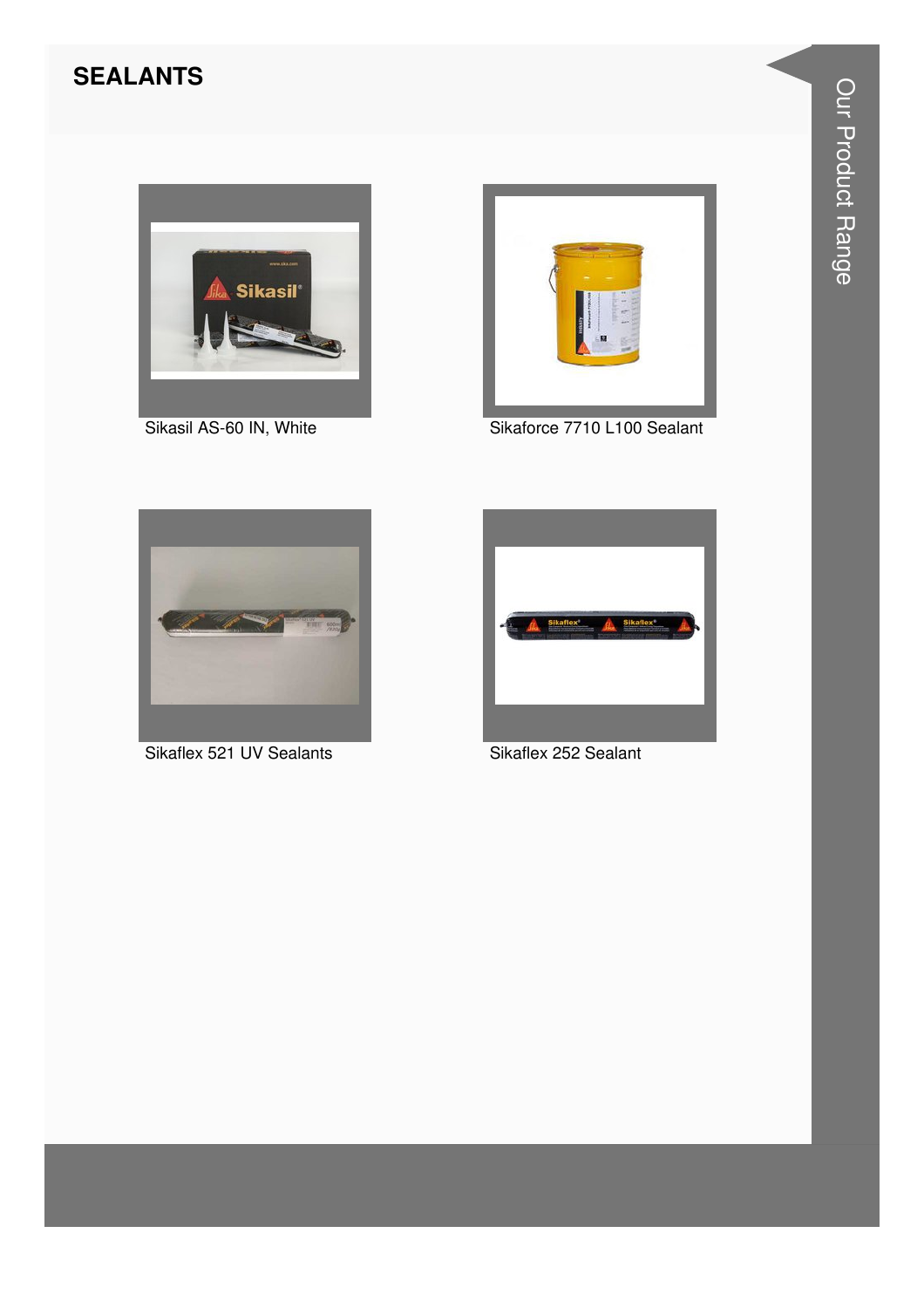#### **CYANOACRYLATE ADHESIVE**



Cyanoacrylate Adhesive RP- $7X$ 



Taoka Cyanoacrylate Adhesive E-Bond



Cyanoacrylate Adhesive RS- $40X$ 



Taoka Cyanoacrylate Adhesive W-100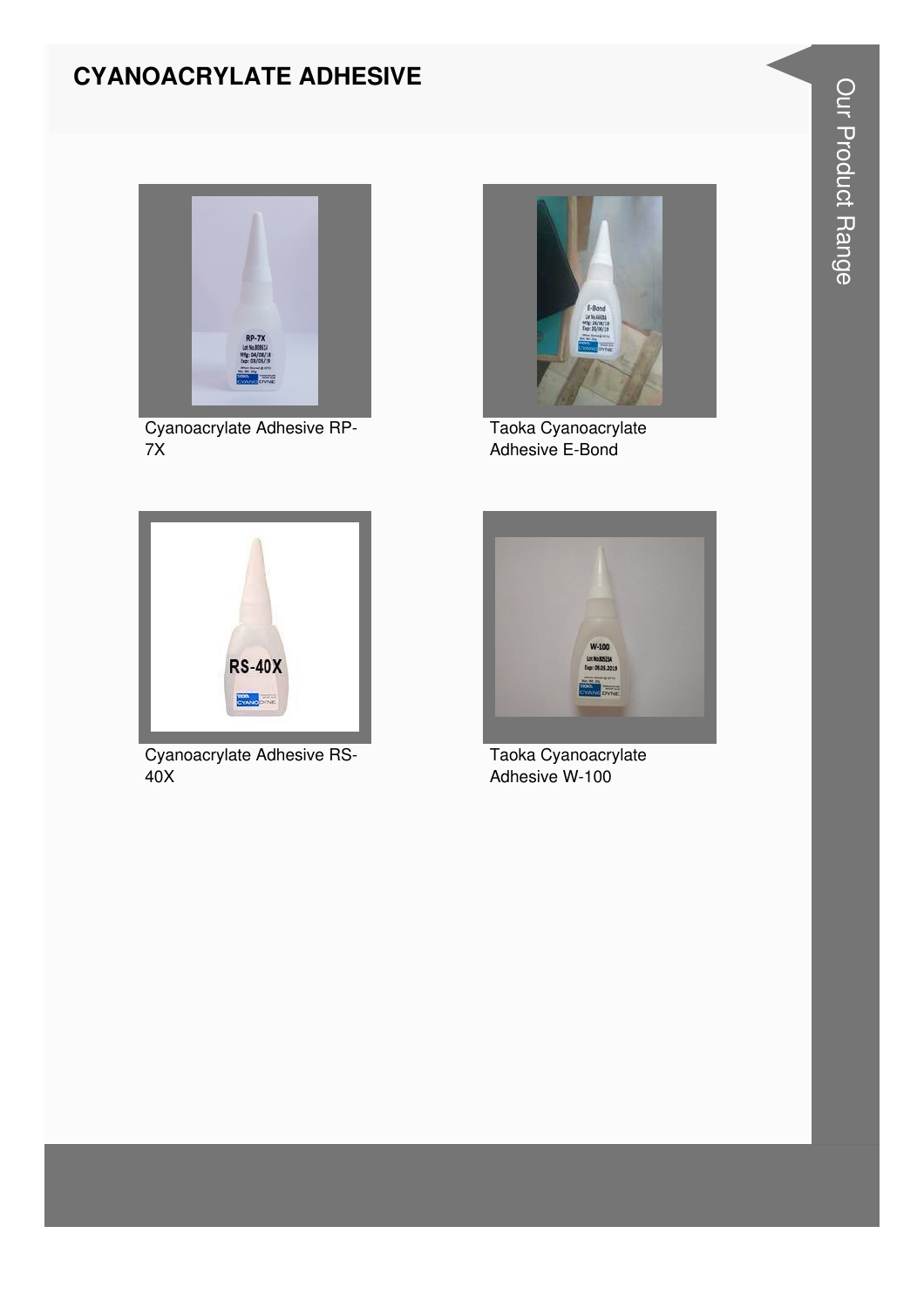#### **OTHER SERVICES:**



Loxeal IS 43S (Cyanoacrylate Adhesive)



**COX Midiflow Cartridge** Caulking Gun



Mixpac B-system MBQ(Quadro) (Static Mixer)



Sikaflex 221 White Polyurethane Sealant, 300 mL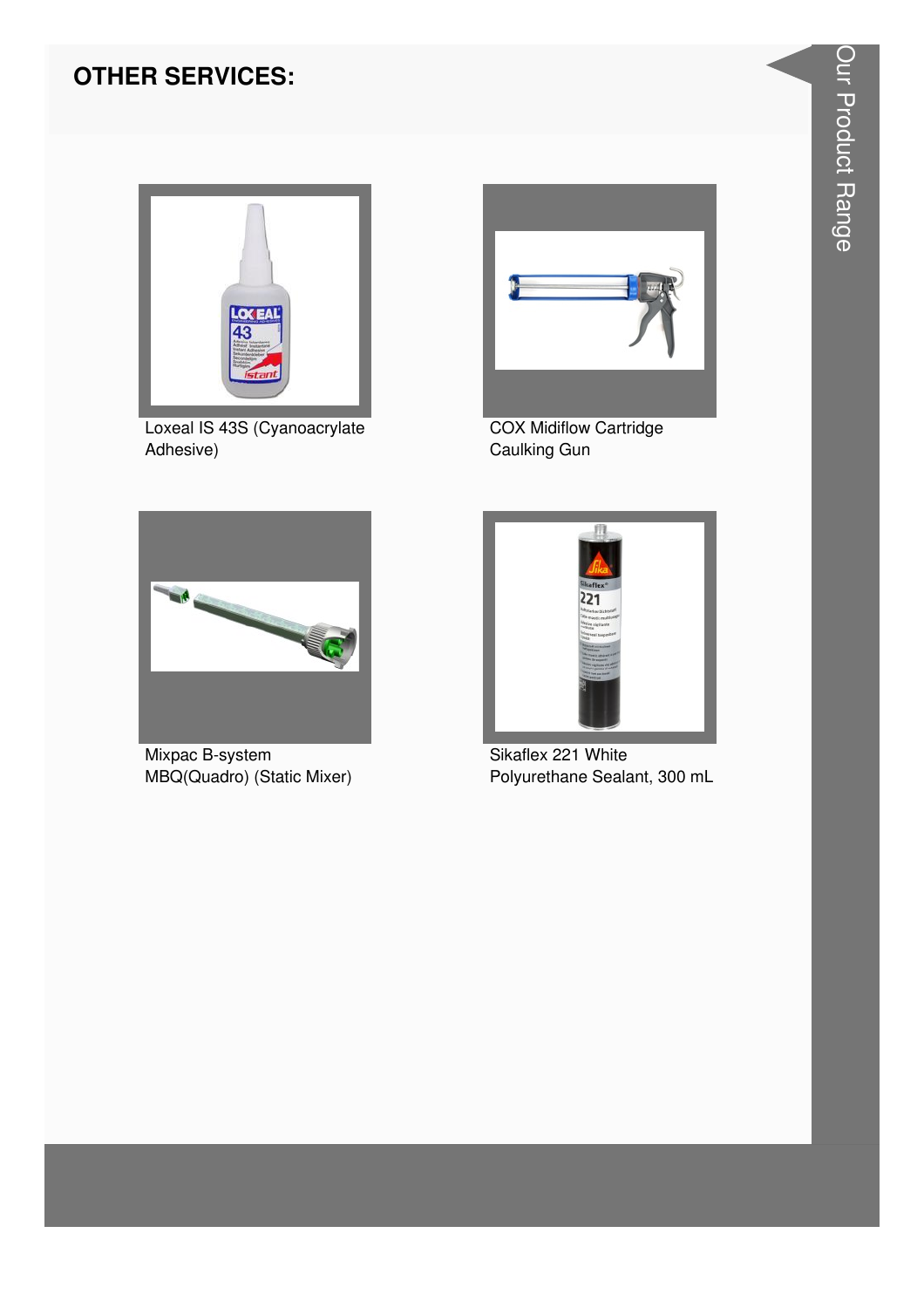#### **OTHER SERVICES:**



Cyanoacrylate Adhesive RS-1500



B-system MBH(Helix) (Static Mixer)



Mixpac K-System MKH(Helix) (Static Mixer)



Face Shield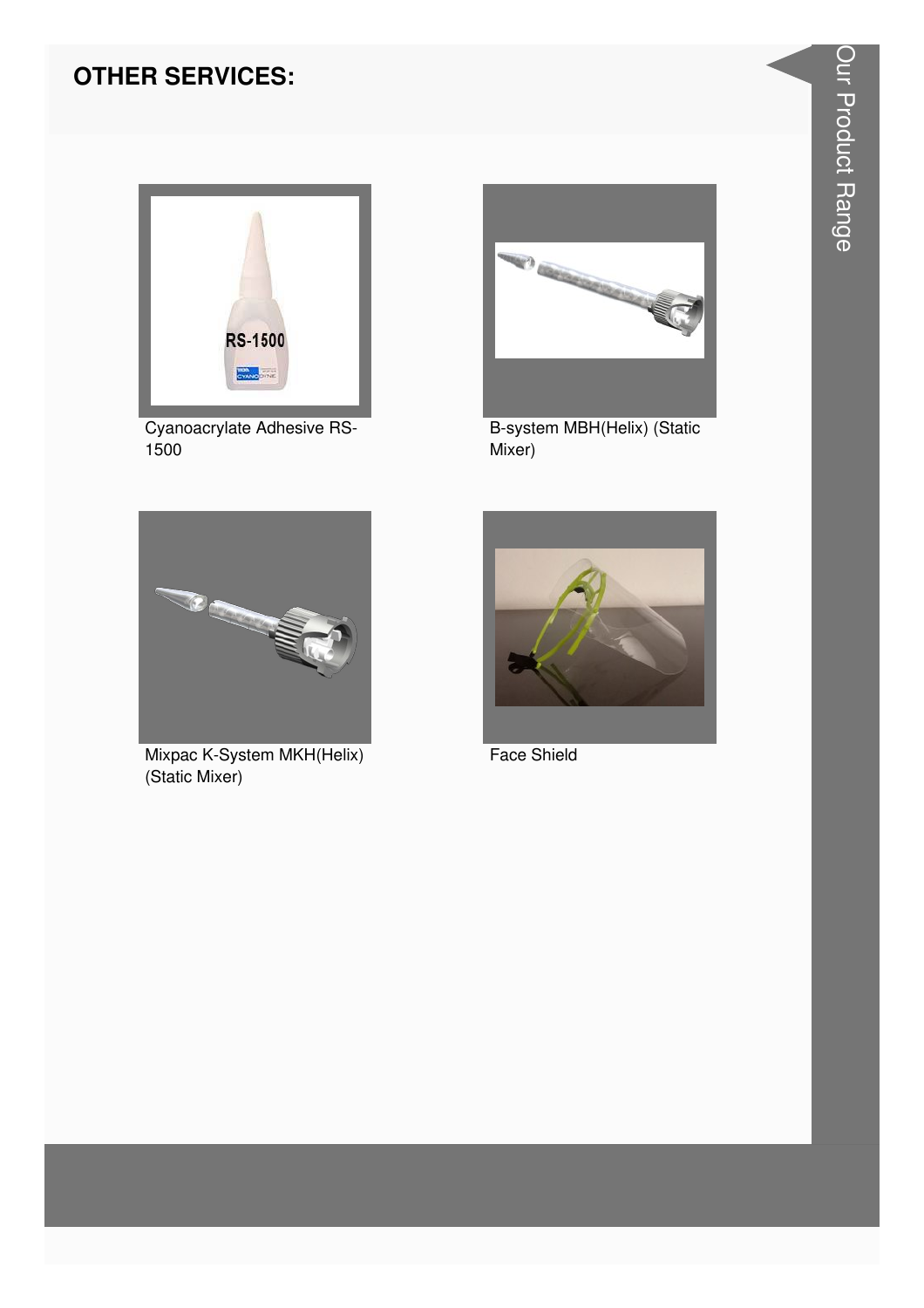## Factsheet

| Year of Establishment            | : 2011                          |
|----------------------------------|---------------------------------|
| <b>Nature of Business</b>        | : Exporter and Service Provider |
| <b>Total Number of Employees</b> | $: 11$ to 25 People             |